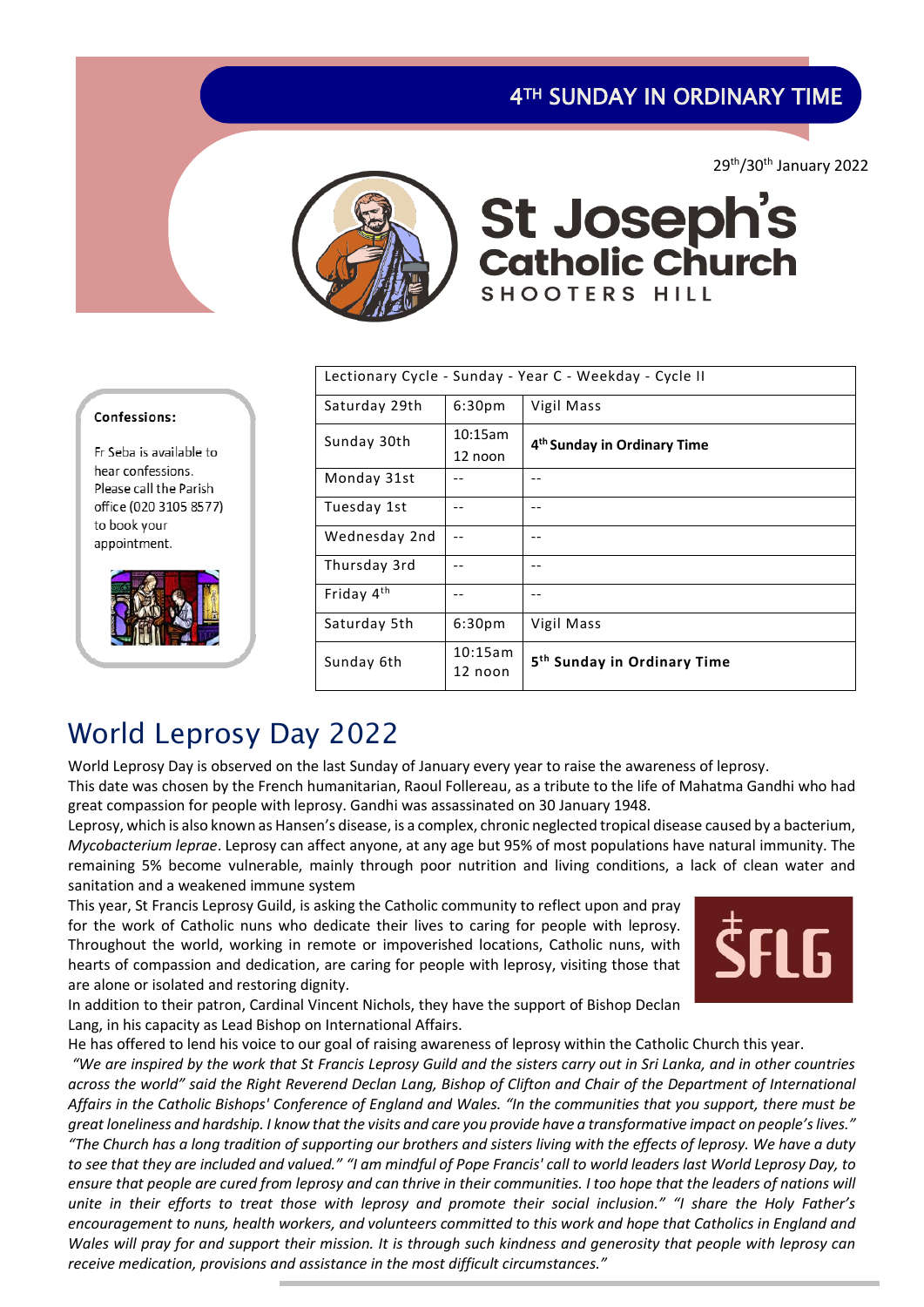

### page 2 2 2 4TH SUNDAY IN ORDINARY TIME

We remember those who are permanently marked by the disease and all who care for them.

May we follow the example of your Son, Jesus, and St Francis of Assisi and show them love and compassion. **Prayer for people with leprosy from St Francis Leprosy Guild**

Lord, we remember the many people around the world afflicted by leprosy.

May we follow the example of your Son, Jesus, and St Francis of Assisi and show them love and compassion. We pray that they may be freed from the disease and its stigma.

We give thanks for those who have been cured.

We give thanks for every Catholic nun who is caring for people with leprosy.

We pray that you will bless them with all that they need to serve those in their care and sustain them in their mission. Amen.

If you would like to make a donation - <https://stfrancisleprosy.enthuse.com/donate>

### Liturgy of the Word

| Reading 1                 | Jer 1:4-5, 17-19         | I have appointed you as a prophet to the nations                                                        |
|---------------------------|--------------------------|---------------------------------------------------------------------------------------------------------|
| Psalm                     | Ps 70: 1-6, 15. 17 r. 15 | My lips will tell of your help                                                                          |
| Reading 2                 | 1 Cor 12:31-13:13        | There are three things that last: faith, hope and love; and the greatest of<br>these is love            |
| <b>Gospel Acclamation</b> | John 14:5                | I am the Way, the Truth and the Life, says the Lord; no one can come to<br>the Father except through me |
| Gospel                    | Luke 4:21-30             | Like Elijah and Elisha, Jesus is not sent to the Jews only                                              |
| Prayers of the Faithful   |                          | May your will be done                                                                                   |

### Racial Justice Sunday- **One in Christ: Sunday 13th February 2022**



10 am Mass in St George's Cathedral, celebrated by Archbishop John Wilson

Archbishop John Wilson created the Archdiocesan Commission for Racial Justice and Cultural Inclusion in 2021, appointing Fr Victor Darlington, Parish Priest of Sacred Heart Parish in Camberwell, as Episcopal Vicar. The primary purpose of the Commission is to engage with the clergy and people of the Archdiocese of Southwark, stating the key message of God's love for everyone, and that there is no place for racism in our parishes, schools and churches. Highlights in 2021 have included working with Southwark schools to address racism, alongside the Education Commission, and giving presentations to St Thomas Academy Trust in Birmingham and the Education Commission of Westminster Diocese: this is a vision that will be driven further in the years ahead.

All parishes are invited to celebrate Racial Justice Sunday, and in particular, to give thanks for this new Southwark Commission and their work. It is the aim of the Commission to remind everyone of our Christian vocation to follow Jesus' Great Commandment to 'love

one another', and to live as one in our diversity. Clergy and Parishioners are warmly invited to attend 10 am Mass in St George's Cathedral on Racial Justice Sunday, to celebrate the fact that we are all 'One in Christ'. Cultural Dress is very welcome

Please let the Commission know if you plan to attend: [racialjusticecommission@rcaos.org.uk](mailto:racialjusticecommission@rcaos.org.uk) View the livestream:<https://youtu.be/62sIuHPSbIU>

### Pray for the Ukraine

Our Archbishop, John Wilson, joined his brother bishops, priests and laypeople at the Ukrainian Catholic Cathedral of the Holy Family to be in spiritual solidarity with the Ukrainian Catholic Church praying for peace in the Ukraine The Holy Father called for a day of prayer for peace in Ukraine Please join him by saying the Our Father now and throughout the day *'May the prayers and supplications that today rise up to heaven touch the minds and hearts of world leaders, so that dialoged may prevail and the common good be placed ahead of partisan interest. Please not more war'* - Pope Francis

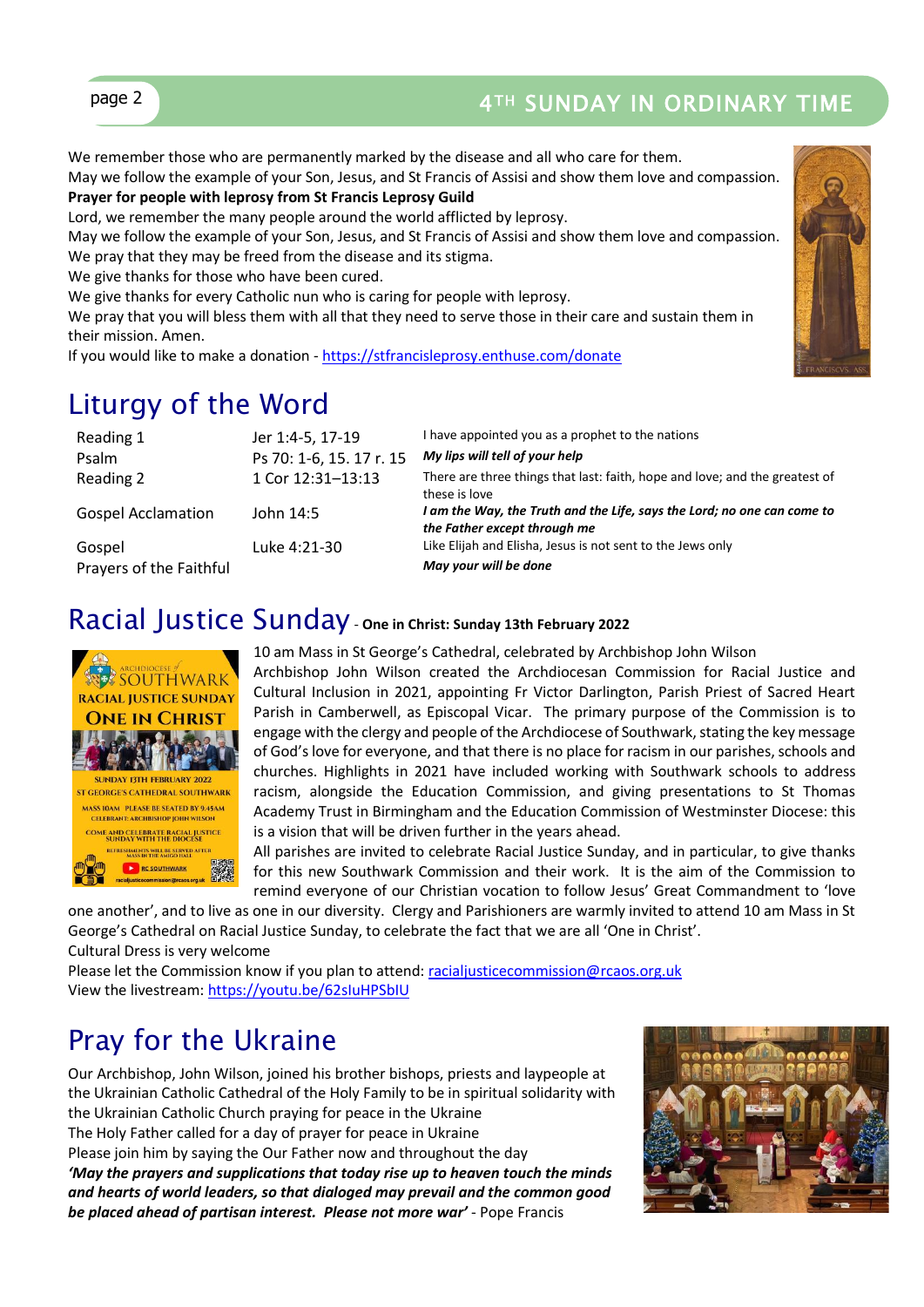### Information

### **CONFIRMATION 2022**

Our next session in our will be on **Wednesday 2<sup>nd</sup> February at 7.00 in the hall There is also the first meeting for parents on Wednesday 2nd February at 8.00 in the hall The programme is now closed for registration**

#### **FIRST HOLY COMMUNION 2022**

The next session for our Holy Communion children will be on **Sunday 30th January at 9.00 in the hall**

### Help needed

Can anyone help please with the closing of our parish hall after it has been hired out? It will never be later than 6.30pm on a Saturday evening If you feel you can help please contact Maggie on 07885 353105

#### **PERSONAL ASSISTANT NEEDED**

For a wheelchair user who has Cerebral Palsy every Friday from 9am to 4pm and fortnightly on a Sunday night from 6pm to 11pm. The rate of pay is £10.85ph that increase to £11.05ph next month with 4 weeks holiday and sick pay. The applicant must be flexible to cover holiday and sickness.

The role includes getting the person up, preparing breakfast, helping with medication and eye drops, general assistance with day to day living for example, cooking, going out, help with the computer, a bit of housework, help with looking after three cats and reading to the person as they are partially sighted

Training will be given on the job.

Please contact Joanne Thompsett on 07761975476

## Guidance for Churches

Please see the new Guidance for Churches from the Catholic Bishops' Conference of England and Wales on Covid 19 - [https://www.cbcew.org.uk/wp-content/uploads/sites/3/2022/01/Covid19-Guidance-for-Churches-January-](https://www.cbcew.org.uk/wp-content/uploads/sites/3/2022/01/Covid19-Guidance-for-Churches-January-2022.pdf)[2022.pdf](https://www.cbcew.org.uk/wp-content/uploads/sites/3/2022/01/Covid19-Guidance-for-Churches-January-2022.pdf) - copy in the porch

#### **Prayer to St Joseph**

Hail, Guardian of the Redeemer, Spouse of the Blessed Virgin Mary. To you God entrusted his only Son;

In you Mary placed her trust; with you Christ became man. Blessed Joseph, to us too, show yourself a father and guide us in the path of life.

Obtain for us grace, mercy and courage, and defend us from every evil. Amen



#### **Synod Prayer**

We stand before You, Holy Spirit, as we gather together in Your name

With You alone to guide us, make Yourself at home in our hearts; teach us the way we must go and how we are to pursue it.

We are weak and sinful; do not let us promote disorder. Do not let ignorance lead us down the wrong path not partiality influence our actions.

Let us find in You our unity so that we may journey together to eternal life and not stray from the way of truth and what is right

All this we ask of you, who are at work in every place and time, in the communion of the Father and the Son forever and ever, Amen



#### **Prayer to Saint Michael the Archangel**



*St Michael the Archangel. Defend us in the day of our battle. Be our safeguard against the wickedness and snares of the devil. May God rebuke him, we humbly pray, and do thou, O Prince of Heavenly Hosts, by the power of God, cast into hell satan, and all the evil spirits who wander around the world seeking the ruins of souls*.